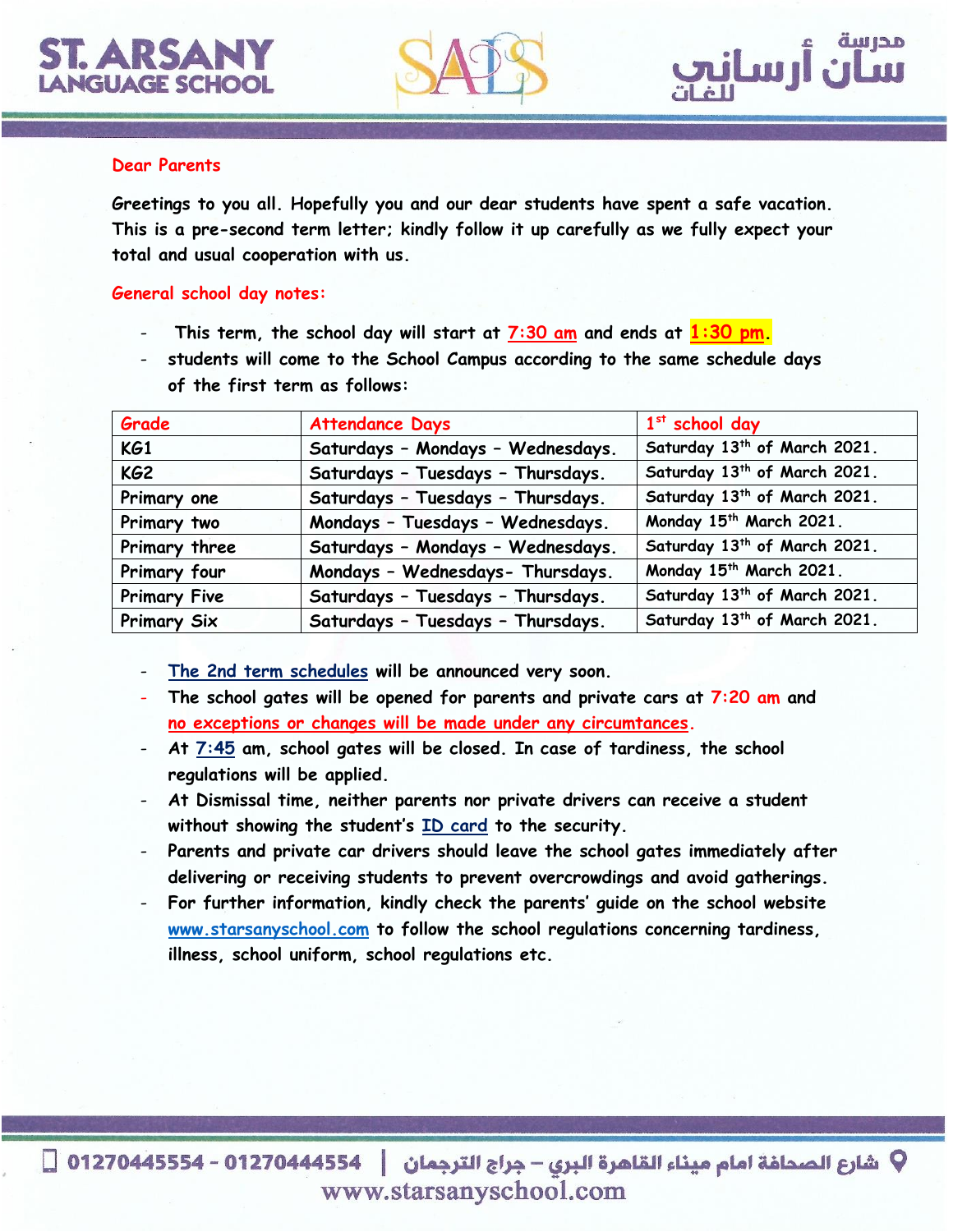



## **General school academic notes:**

- **Due to the pandemic circumstances and according to the educational minister latest statements; absence rate for all the students will be raised this period.**
- **In case you would like your child to follow up his/her lessons through our school's media channels without actual attendance at school, kindly fill the attached formal authorization paper )الطالب غياب إقرار ) that your child will follow up the 2nd term lessons through school and educational ministry channels. You will be requested to deliver the paper at the students' affair office at school from today until Thursday 11th of March from 9:00 am to 12:00pm.**
- **For upper primary only in case the student will follow up lessons through Google classrooms and Mini-Lms without coming to school; attendance to school for monthly exams (March , April and May ) will be a must and according to the formal schedules released.**
- **School subjects Lesson videos – explained by the teachers - for all stages will be uploaded successively through Google classrooms. Some Lessons will be uploaded before explaining them at school for preparation and discussion at school.**
- **Parents will check daily the plan on the mini-lms either what has done at school or what will be done at home.**
- **Daily Plan, paper work, assignments, revisions and all sheets will be uploaded regularly on the mini- LMS.**

#### **General Hygiene reminders**

- **Students are going to wear a face shield or a mask for the whole day.**
- **Students will have daily in their backpacks: a soap (in a soap tray) + a small pack of tissue + a small pack of wipes + an alcoholic sanitizer gel (No Sanitizer alcoholic sprays are allowed at school).**
- **Having a spare mask or a spare face shield in their backpacks just in case is necessary.**
- **Students will not share any food or stationary with their colleagues.**
- **As notified before repeatedly no student will enter the class or even the school at all if he/she suffers from any illness symptoms even if the symptoms are light such as vomiting – stomachache - slight temperature - coughing – runny nose – diarrhea…etc.**

- **If happened to found any of our students suffering one of the symptoms mentioned above, he/she will be insulated immediately in the sanitary isolation** 

V شارع الصحافة امام ميناء القاهرة البرى – جراج الترجمان │ 012704445554 - 01270445554 □ www.starsanyschool.com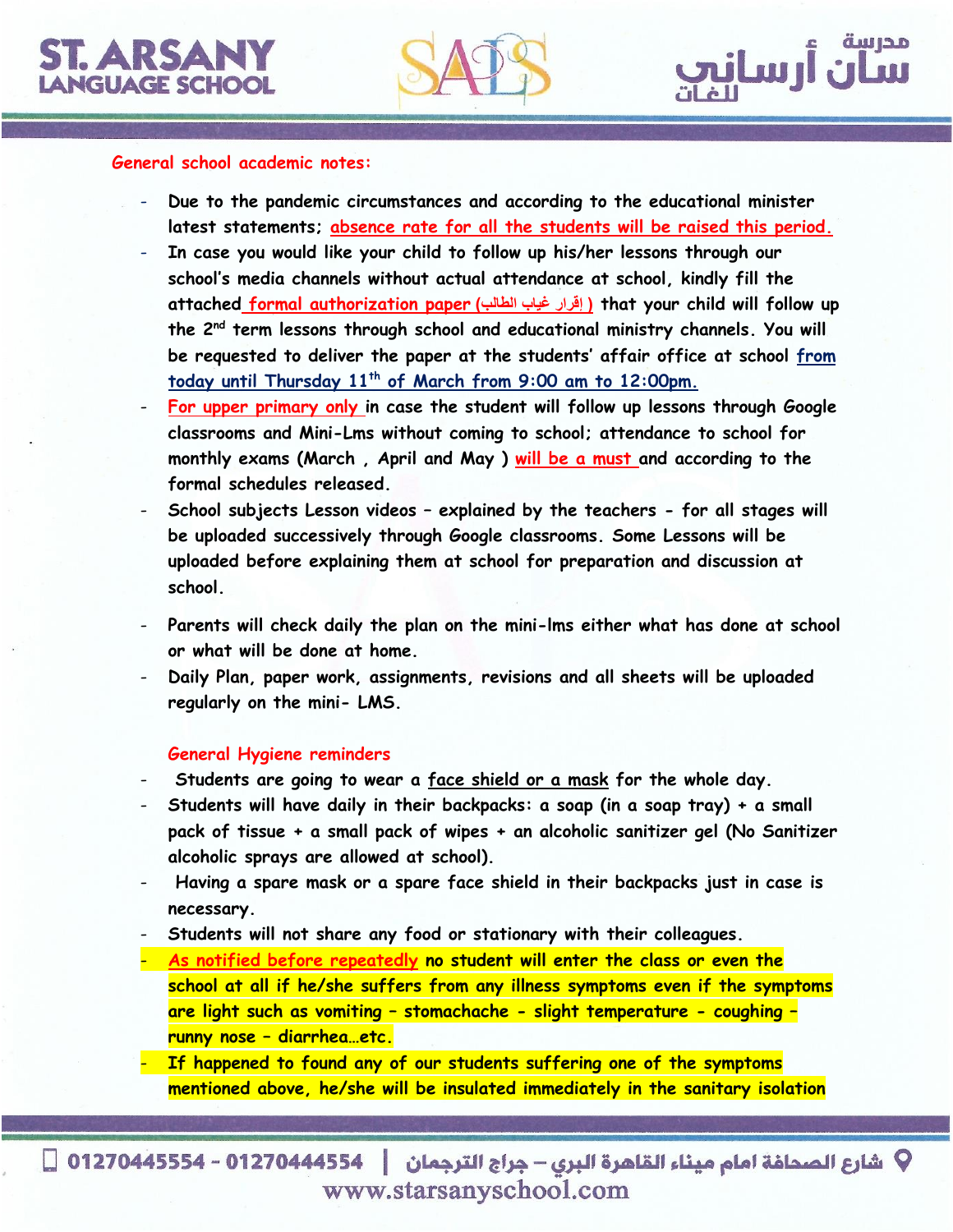# STARSA LANGUAGE SCHOO





**room and contact the parents to pick their child up. Kindly don't expect any exceptions under any circumstances as we fully expect your total cooperation.** 

## **School communication system:**

- **The school is apologizing for not hosting the parents in personal meetings with any of the school staff this term.**

- **The school staff will be ready to contact you through the following :**
	- **Telephones according to a schedule that will be announced after the school entry.**
	- **emails:**

**It department: [itarsany@gmail.com](mailto:itarsany@gmail.com) KG stage: [kgdeptsals@gmail.com](mailto:kgdeptsals@gmail.com) Primary stage: [primarydept.sals@gmail.com](mailto:primarydept.sals@gmail.com) English department: [englishdeptsals@gmail.com](mailto:englishdeptsals@gmail.com) Arabic department: [arabicdeptsals@gmail.com](mailto:arabicdeptsals@gmail.com) French department: [frenchdeptsals@gmail.com](mailto:frenchdeptsals@gmail.com)**

**Kindly note that any changes could happen according to the ministry's updated announcements.**

 **Thanks for your cooperation.**

**KG Assistant Principal Primary Assistant Principal School Principal**

 **Loreen Essam Christiane Tharwat Ireeni Zarif**